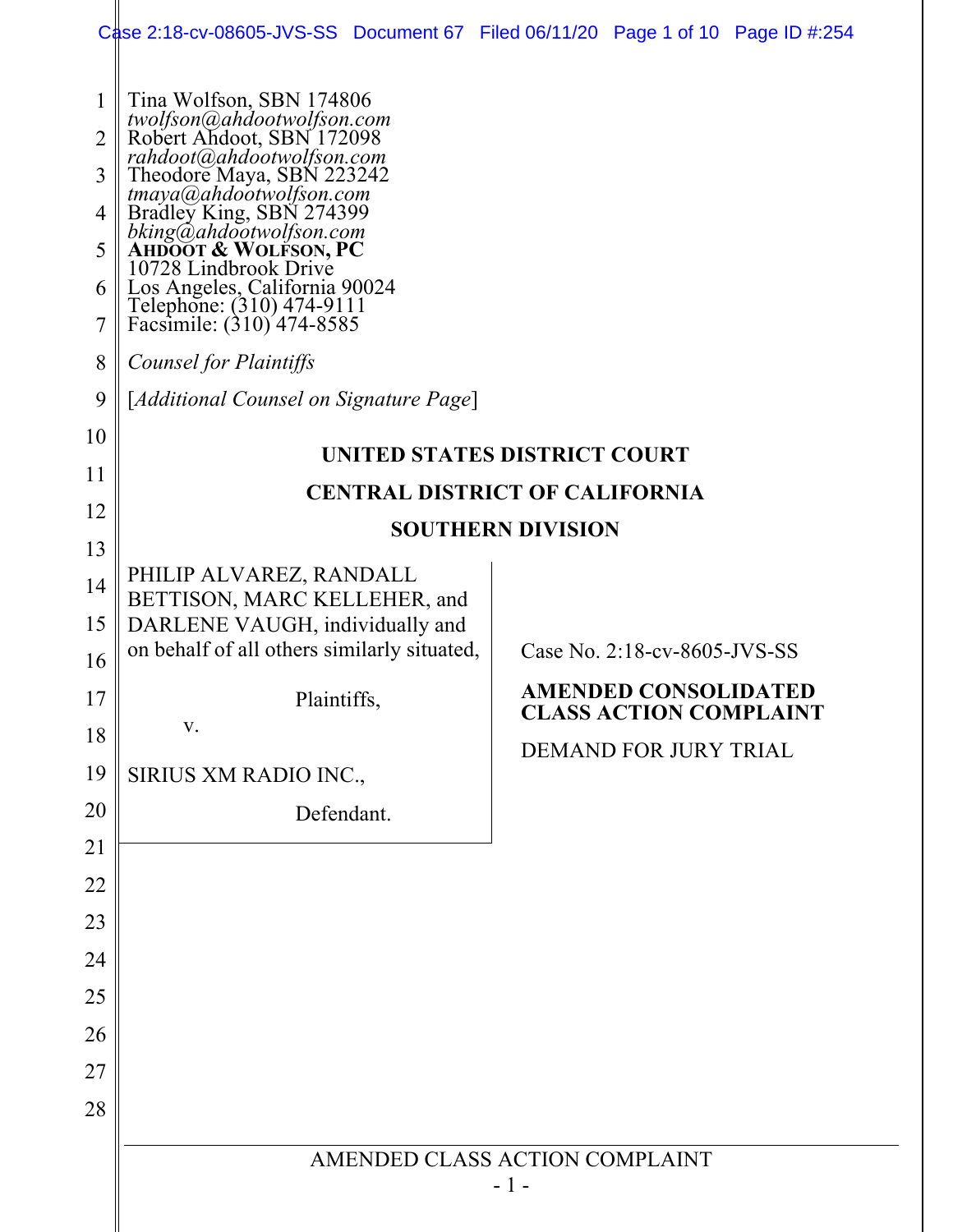1 2 3 4 5 6 Plaintiffs Philip Alvarez, Randall Bettison, Marc Kelleher, and Darlene Vaugh (collectively, "Plaintiffs"), individually and on behalf of the Class defined below of similarly situated persons, allege the following against Defendant Sirius XM Radio Inc. ("Defendant"), based upon personal knowledge with respect to themselves and on information and belief derived from, among other things, investigation of counsel and review of public documents as to all other matters:

### **SUMMARY OF ACTION**

8 9 10 11 12 13 14 15 16 1. Defendant owns various digital radio stations that transmit programming via satellite. In an effort to gain subscribers and substantially increase revenue – especially at the outset of its operations – Defendant offered and sold lifetime subscriptions to consumers. Purchasers of the lifetime subscriptions took a chance and paid large upfront lifetime subscription fees to Defendant with no guarantee that Defendant would survive as an ongoing business, but in the hope that if Defendant did survive, their lifetime subscription purchases would pay off over time. Defendant is now failing to honor the lifetime subscriptions it sold to consumers, thereby harming those consumers who purchased the lifetime subscriptions.

17 18 19 20 2. Plaintiffs are consumers harmed by Defendant's failure to honor the lifetime subscriptions Defendant sold to them. Plaintiffs seek to represent themselves as well as a class of all other consumers similarly situated to whom Defendant sold a lifetime subscription and whose lifetime subscription Defendant is not honoring.

# 21

7

22

#### **JURISDICTION AND VENUE**

23 24 25 3. This Court has subject matter jurisdiction over this action under the Class Action Fairness Act, 28 U.S.C. § 1332(d)(2). The amount in controversy exceeds \$5 million exclusive of interest and costs. Plaintiffs and Defendant are citizens of different states. There are more than 100 putative Class Members.

26 27 28 4. This Court has personal jurisdiction over Defendant because it regularly conducts business in California, has sufficient minimum contacts with California, and the events giving rise to this matter arose out of those contacts. Defendant intentionally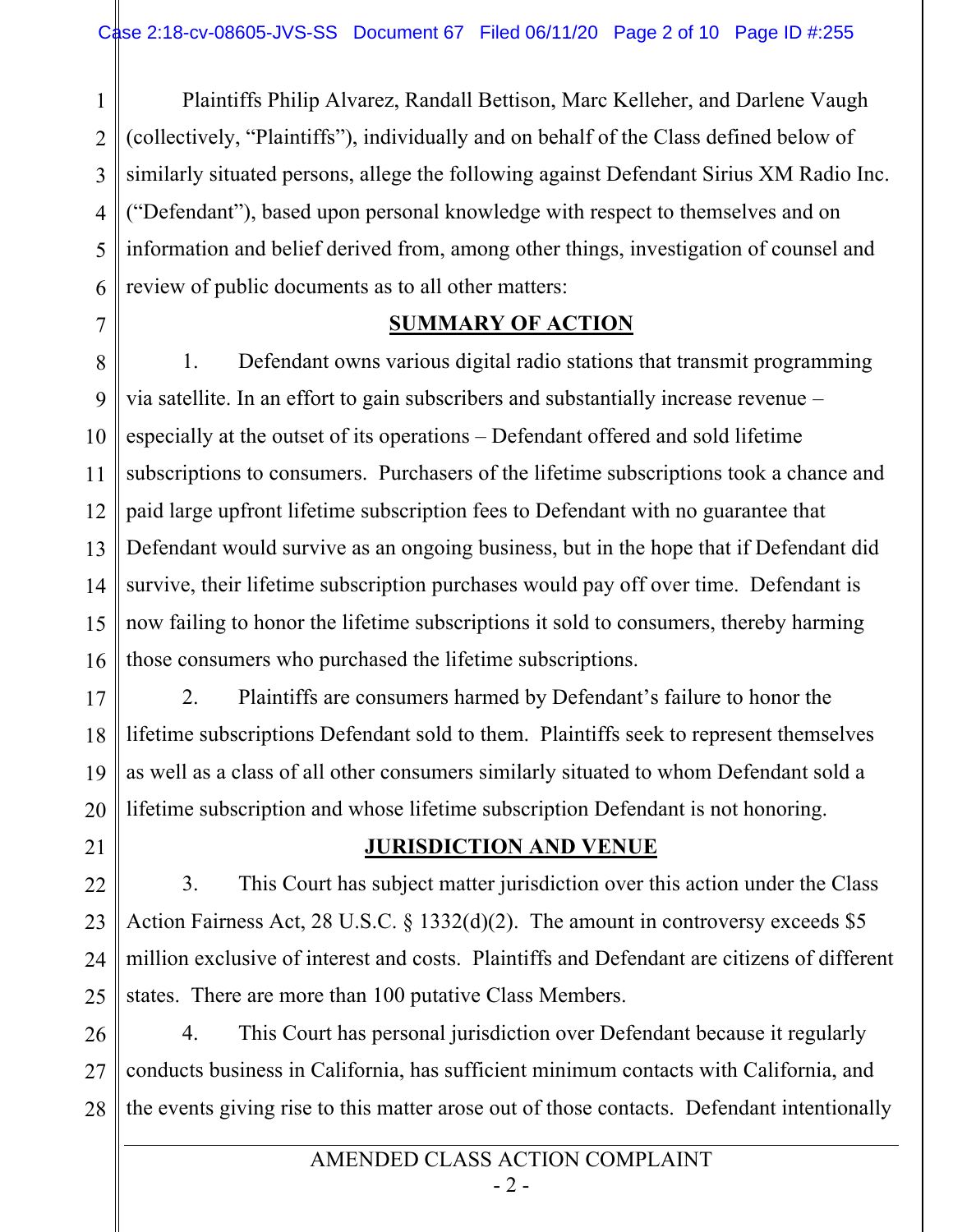1 2 availed itself of this jurisdiction by marketing and selling products and services to thousands of consumers in California.

3 4 5 5. Venue is appropriate pursuant to 28 U.S.C. § 1391. A substantial portion of the events and conduct giving rise to the violations alleged in this complaint occurred in this District.

### **PARTIES**

7 8 6. Plaintiff Philip Alvarez is an individual residing in Los Angeles County, California.

9 10 7. Plaintiff Randall Bettison is an individual residing in Multnomah County, Oregon.

11 12 8. Plaintiff Marc Kelleher is an individual residing in Cape May County, New Jersey.

13 14 9. Plaintiff Darlene Vaugh is an individual residing in Atlantic County, New Jersey.

15 16 17 10. Defendant Sirius XM Radio Inc. is a Delaware corporation headquartered in New York, New York, and doing business in the state of California. Defendant is a wholly owned subsidiary of Sirius XM Holdings Inc.

18 19 20 21 11. Defendant was formed after the FCC approved the merger of XM Satellite Radio Holding, Inc. and Sirius Satellite Radio, Inc. in July of 2008. Upon its formation, Defendant assumed and acquired all duties, obligations, and liabilities of its predecessors.

22

6

## **STATEMENT OF FACTS**

23 24 25 26 27 28 12. Defendant is a satellite radio service that transmits music, sports, entertainment, comedy, talk, news, traffic and weather stations, as well as "infotainment" services, in the United States on a subscription fee basis. Defendant touts these stations as being superior to free terrestrial radio stations because they are commercial free, crystal clear, and available across the continent. As of December 31, 2015, Defendant had approximately 29.6 million subscribers in the United States of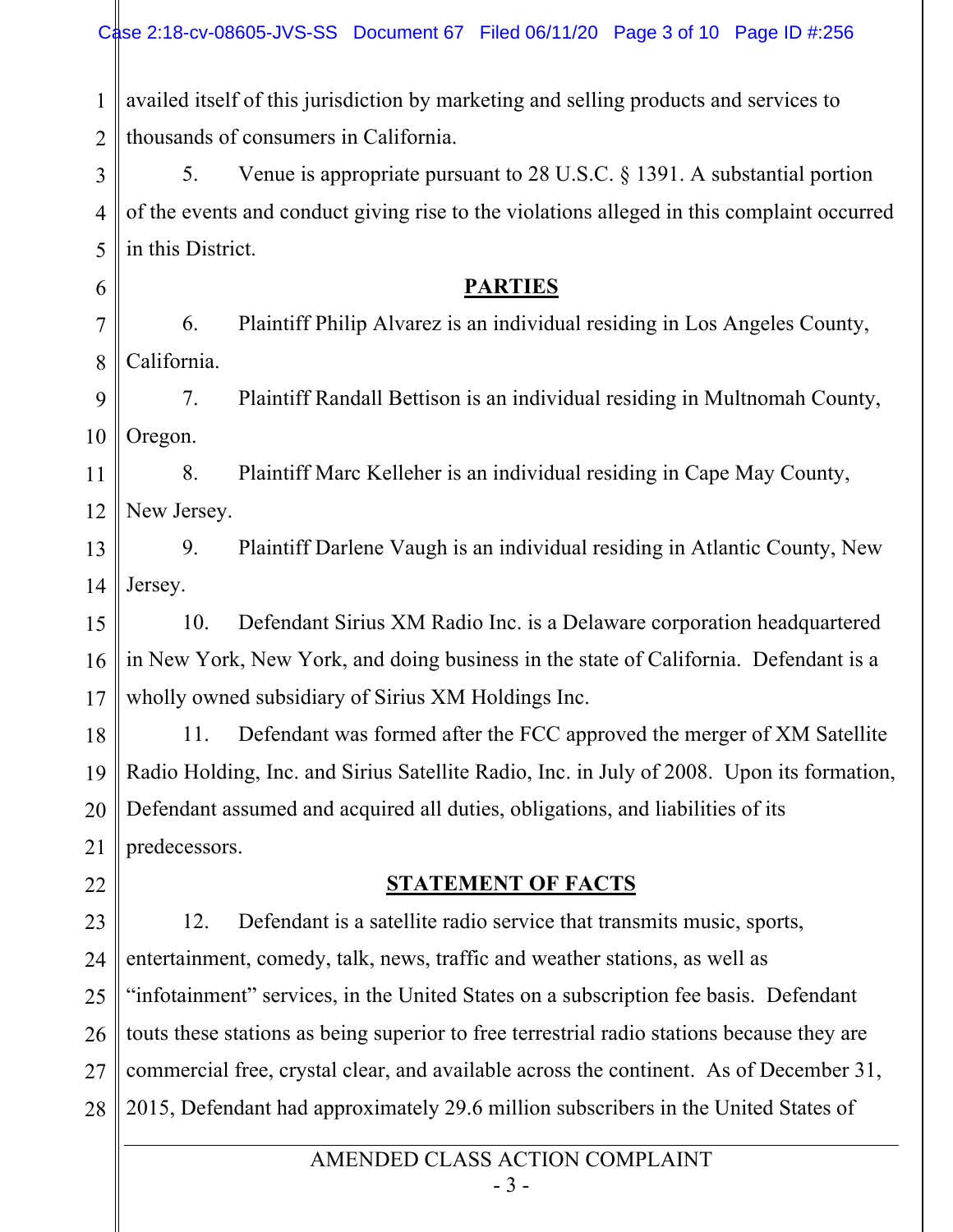1 2 which approximately 24.3 million were self-pay subscribers and approximately 5.3 million were paid promotional subscribers.

3 4 5 6 7 8 9 10 11 12 13 13. Defendant's satellite radios are primarily distributed through automakers, retail stores nationwide, and through Defendant's website. Defendant has agreements with every major automaker to offer satellite radios as a factory or dealer-installed option in the majority of vehicles sold in the United States. Most automakers include a subscription to Defendant's radio service in the sale or lease of their new vehicles. In certain cases, Defendant receives subscription payments from automakers in advance of the activation of Defendant's service. Defendant shares with certain automakers a portion of the revenues Defendant derives from subscribers using vehicles equipped to receive Defendant's service. Defendant also reimburses various automakers for certain costs associated with the satellite radios installed in new vehicles, including, in certain cases, hardware costs, engineering expenses and promotional and advertising expenses.

14 15 16 17 18 19 20 14. Defendant sells the right to listen to its programming to consumers and its primary source of revenue is subscription fees, with most customers subscribing on an annual, semi-annual, quarterly or monthly basis. Defendant offers discounts for prepaid and longer-term (including "lifetime") subscription plans as well as discounts for multiple subscriptions. Defendant also derives revenue from the sale of advertising on select non-music channels, activation and other fees, the direct sale of satellite radios and accessories, and other ancillary services, such as weather, traffic and data services.

21 22 23 24 25 26 27 28 15. At various times during its existence, Defendant has considered filing for bankruptcy protection. In an effort to gain subscribers and substantially increase revenue – especially at the outset of its operations – Defendant offered and sold lifetime subscriptions to consumers. Purchasers of the lifetime subscriptions took a chance and paid large upfront lifetime subscription fees to Defendant with no guarantee that Defendant would survive as an ongoing business, but in the hope that if Defendant did survive, their lifetime subscription purchase would pay off over time. Defendant is now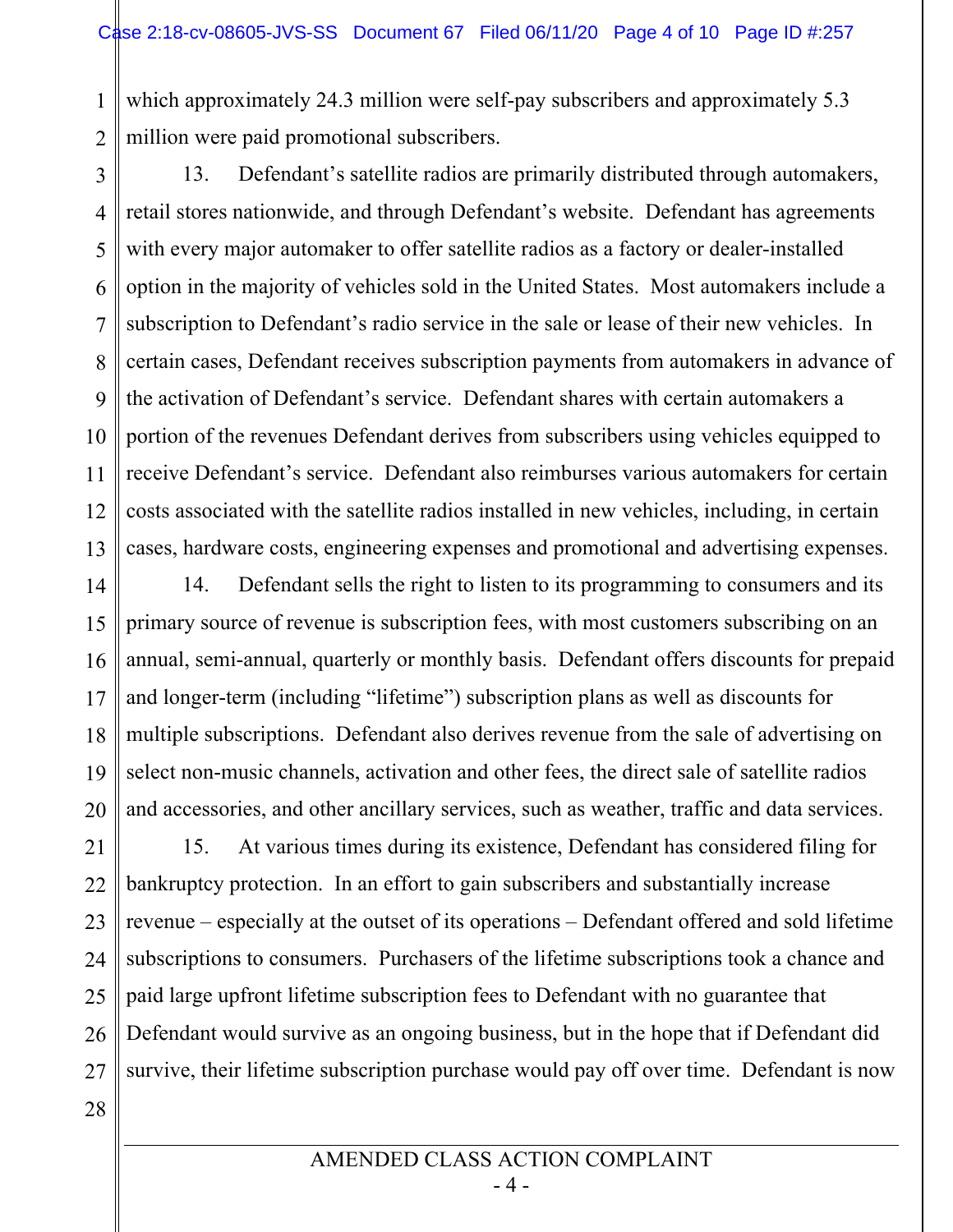1 2 failing to honor the lifetime subscriptions it sold to consumers, thereby harming those consumers who purchased the lifetime subscriptions.

3 4 5 6 7 8 9 10 16. Defendant offered and sold lifetime subscriptions to consumers in California and throughout the United States. Defendant systematically advertised and sold its lifetime subscriptions to consumers by leading consumers to believe that such lifetime subscriptions were for the lifetime of the consumer. However, when consumers have tried to transfer their lifetime subscriptions from one receiver to another or from one automobile to another, Defendant has taken the position that the "lifetime" referred to is not the lifetime of the purchasing consumer, but the lifetime of the receiver or automobile.

11 12 13 14 17. Defendant's refusal to honor the lifetime subscriptions has allowed it to reap millions of dollars in profits while individual consumers find they have spent hundreds of dollars for a lifetime subscription that is not as it was represented and not as expected.

15 16 17 18 19 20 21 22 23 24 25 26 27 28 18. Plaintiffs purchased Sirius XM "lifetime" subscriptions directly from Defendant. No service agreement or other written agreement was provided to Plaintiffs at the time of their purchase. At the time of purchase of their lifetime subscriptions, no verbal or written notice was provided to Plaintiffs that the lifetime subscriptions were subject to or conditioned upon a service agreement, other written agreement, or other terms to be presented at a later date. At the time of purchase of their lifetime subscriptions, Plaintiffs understood "lifetime" to be their lifetimes, as is used in the ordinary course of business. At the time of purchase of their lifetime subscriptions, Plaintiffs received no verbal or written notice that "lifetime" meant anything other than their lifetimes. At the time of purchase of their lifetime subscriptions, Plaintiffs received no verbal or written notice that the lifetime subscriptions were limited to the original devices only, were subject to a limited number of device transfers, or were subject to any other encumbrance. When Plaintiffs subsequently attempted to transfer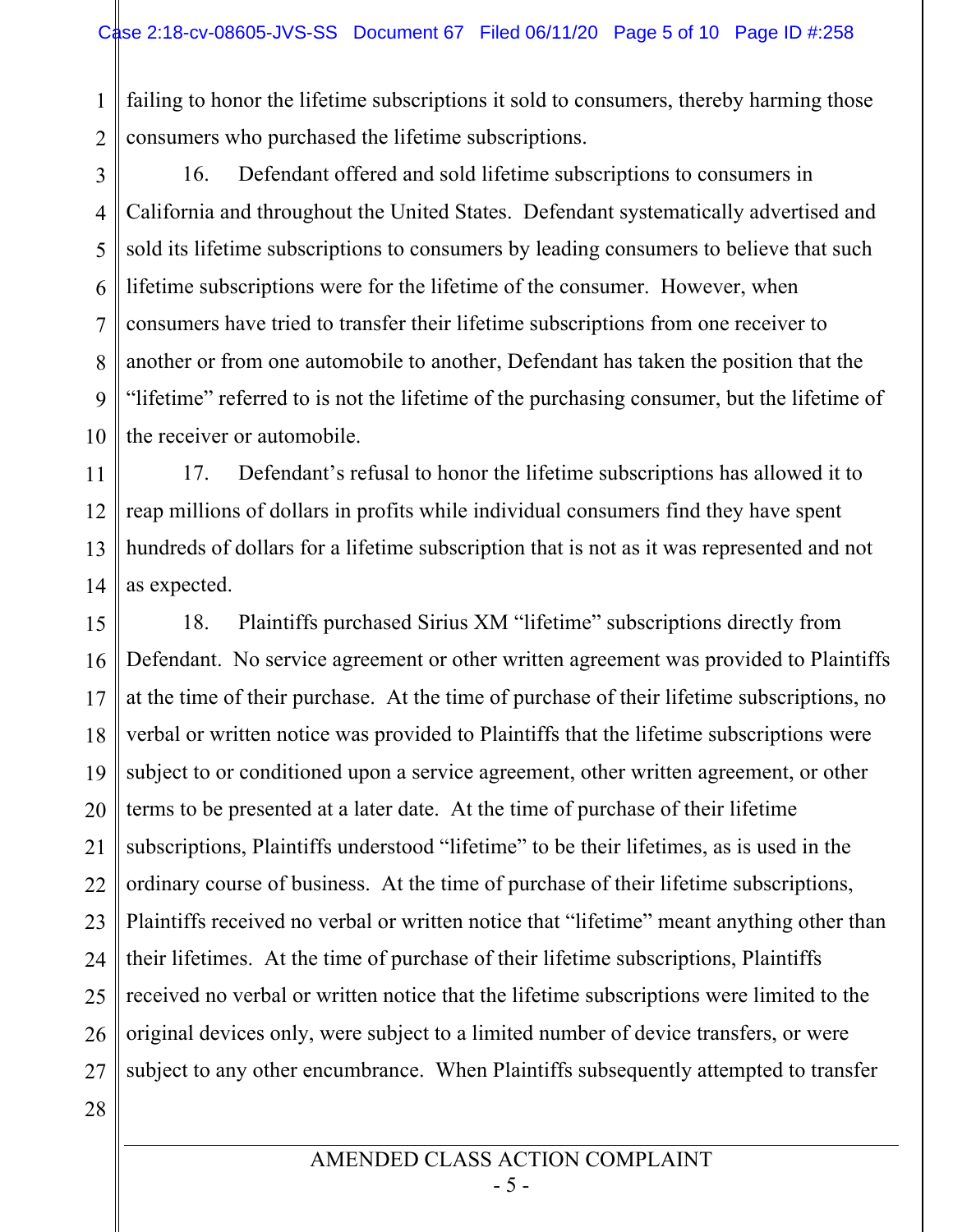1 2 their lifetime subscriptions to other receiver devices, Defendant required Plaintiffs to pay \$75 transfer fees to continue the lifetime subscriptions and/or refused the transfers.

### **CLASS ALLEGATIONS**

19. Plaintiffs bring this class action lawsuit individually and on behalf of the proposed Class members under Rule 23 of the Federal Rules of Civil Procedure.

20. Plaintiffs seek certification of the following Class:

3

4

5

6

7

8

9

23

24

25

26

27

28

# **All persons in the United States who purchased a paid subscription from Sirius XM (or one of its predecessors) that was marketed as a "lifetime plan" or "lifetime subscription."**

10 11 12 13 14 Specifically excluded from the above Class are: Defendant and its parents, subsidiaries, or any entities in which it has a controlling interest, as well as Defendant's officers, directors, employees, affiliates, legal representatives, heirs, predecessors, successors, and assigns. Also excluded are any Judges to whom this case is assigned as well as their judicial staff and immediate family members.

15 16 21. The proposed Class meets the criteria for certification under Federal Rule of Civil Procedure 23(a) and (b):

17 18 19 22. *Numerosity.* There are hundreds of thousands of putative Class members throughout the United States. Class members are so numerous that joinder of all members is impracticable.

20 21 22 23. *Commonality.* Common questions of law and fact exist and predominate over any questions affecting only individual Class members. The common questions include:

> a. Whether Defendant offered to Plaintiffs and Class members "lifetime" satellite radio subscriptions;

b. Whether Plaintiffs and Class members accepted Defendant's offer for "lifetime" satellite radio subscriptions;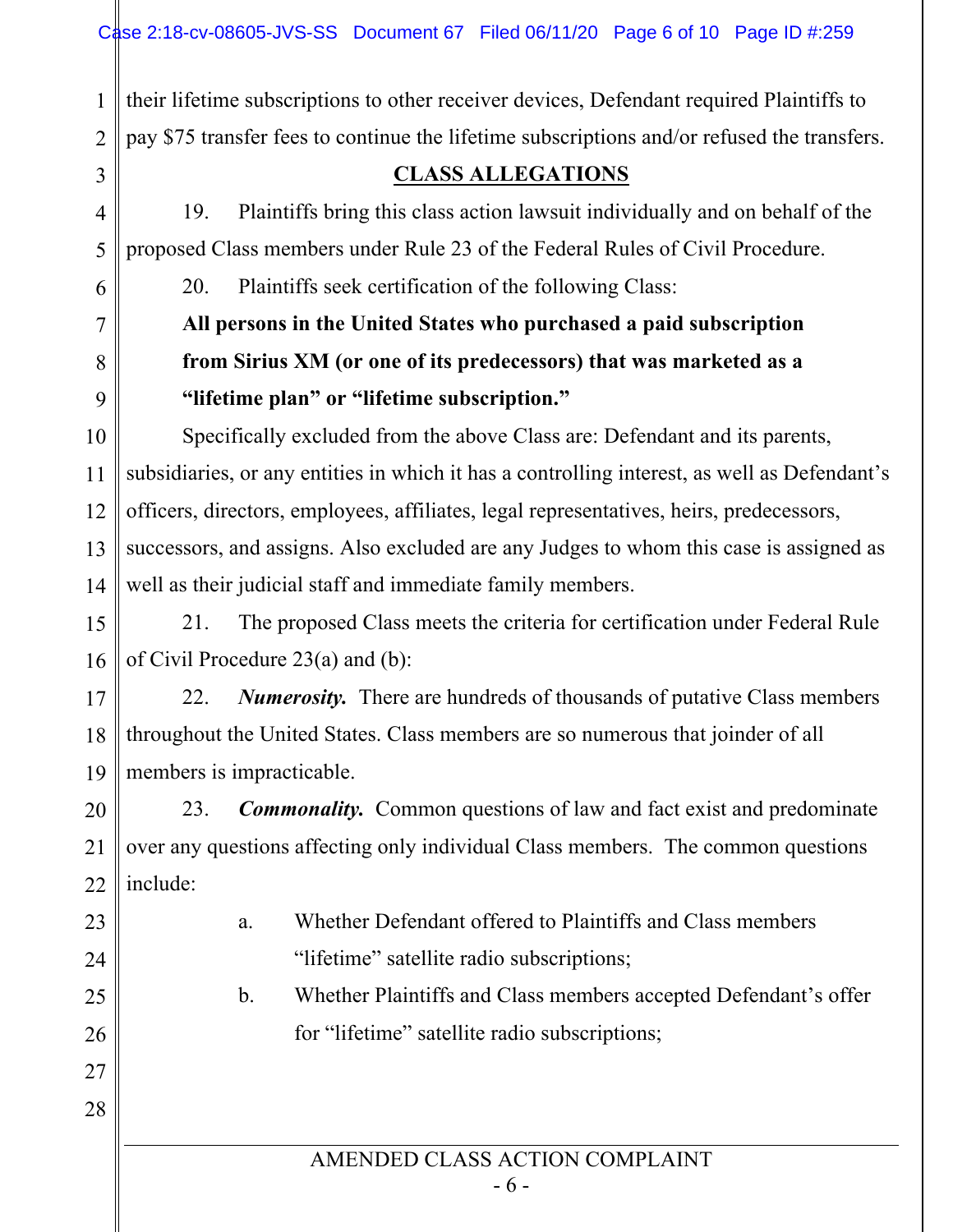| $\mathbf{1}$   |                                                                                               | c.             | Whether Defendant breached its agreements with Plaintiffs and        |
|----------------|-----------------------------------------------------------------------------------------------|----------------|----------------------------------------------------------------------|
| $\overline{2}$ |                                                                                               |                | Class members by failing to honor the lifetime subscriptions without |
| 3              |                                                                                               |                | encumbrances never disclosed at the time of purchase;                |
| 4              |                                                                                               | d.             | Whether Defendant acted in bad faith or abused its discretion in     |
| 5              |                                                                                               |                | failing to honor the lifetime subscriptions without encumbrances     |
| 6              |                                                                                               |                | never disclosed at the time of purchase;                             |
| 7              |                                                                                               | e.             | Whether Defendant's failure to honor the lifetime subscriptions      |
| 8              |                                                                                               |                | without encumbrances never disclosed at the time of purchase was     |
| 9              |                                                                                               |                | contrary to Plaintiffs' and Class members' objectively reasonable    |
| 10             |                                                                                               |                | expectations;                                                        |
| 11             |                                                                                               | f.             | Whether Defendant's promise of a "lifetime" satellite radio          |
| 12             |                                                                                               |                | subscription was likely to mislead objectively reasonable consumers; |
| 13             |                                                                                               | g.             | Whether Plaintiffs and Class members are entitled to restitution and |
| 14             |                                                                                               |                | other equitable relief;                                              |
| 15             |                                                                                               | h.             | Whether Plaintiffs and Class members are entitled to damages, and    |
| 16             |                                                                                               | $\mathbf{i}$ . | Whether Defendant should be enjoined from engaging in this type of   |
| 17             |                                                                                               |                | conduct.                                                             |
| 18             | 24.<br><b>Typicality.</b> Plaintiffs' claims are typical of Class members' claims.            |                |                                                                      |
|                | 19    Plaintiffs and the Class members all sustained injury as a direct result of Defendant's |                |                                                                      |
| 20             | practice of regularly failing to honor the lifetime subscriptions without encumbrances        |                |                                                                      |
| 21             | never disclosed at the time of purchase.                                                      |                |                                                                      |
| 22             | <i>Adequacy</i> . Plaintiffs will fairly and adequately protect Class members'<br>25.         |                |                                                                      |
| 23             | interests. Plaintiffs have no interests antagonistic to Class members' interests, and         |                |                                                                      |
| 24             | Plaintiffs have retained counsel who have considerable experience and success in              |                |                                                                      |
| 25             | prosecuting complex class action and consumer protection cases.                               |                |                                                                      |
| 26             | <b>Superiority.</b> A class action is the superior method for fairly and efficiently<br>26.   |                |                                                                      |
| 27             | adjudicating this controversy for the following reasons without limitation:                   |                |                                                                      |
| 28             |                                                                                               |                |                                                                      |
|                |                                                                                               |                |                                                                      |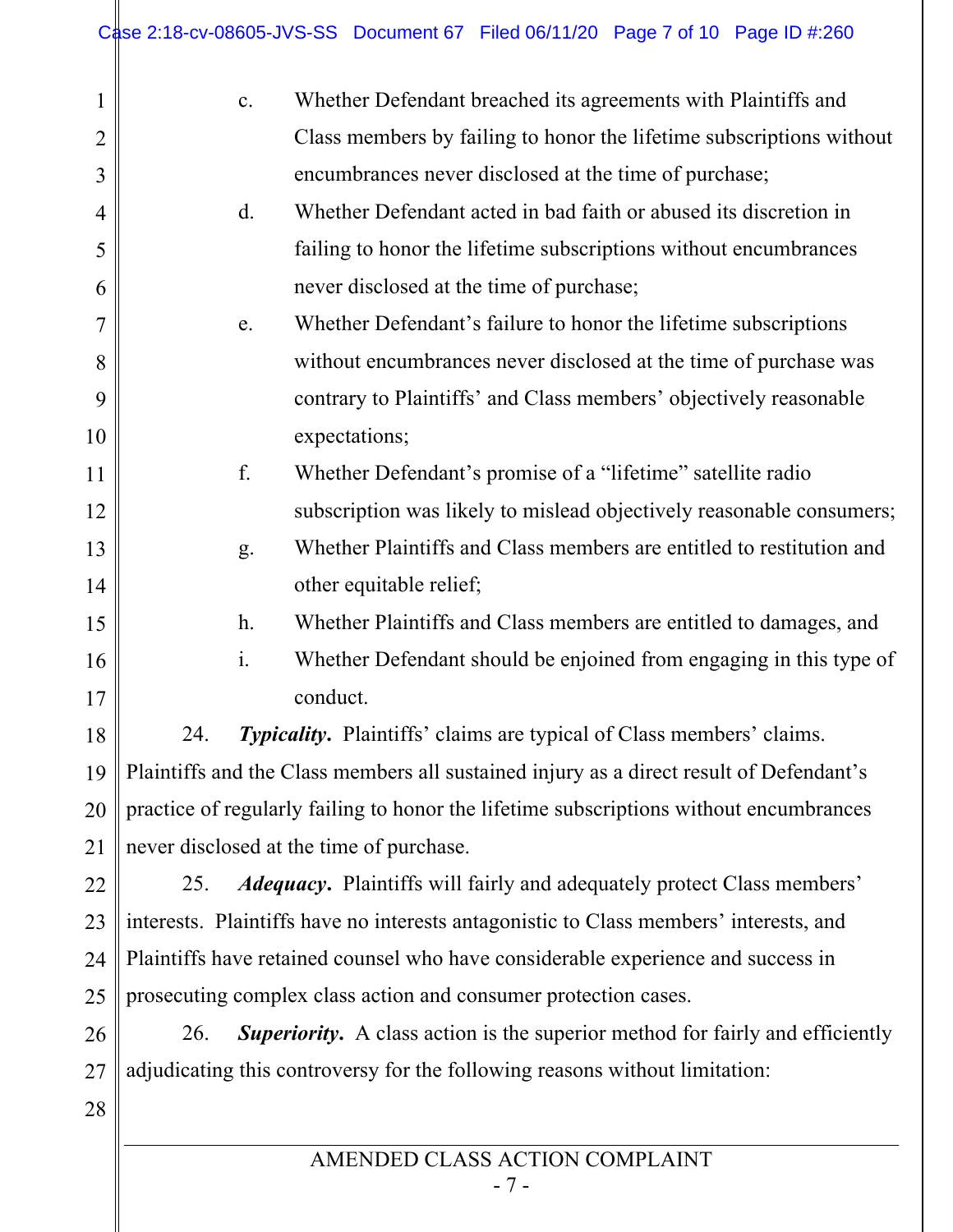1 2 3 4 a. Class members' claims are relatively small compared to the burden and expense required to litigate their claims individually, so it would be impracticable for Class members to seek individual redress for Defendant's illegal and deceptive conduct;

5 6 7 8 9 10 b. Even if Class members could afford individual litigation, the court system could not. Individual litigation creates the potential for inconsistent or contradictory judgments and increases the delay and expense to all parties and the court system. By contrast, a class action presents far fewer management difficulties and provides the benefits of single adjudication, economy of scale, and comprehensive supervision by a single court; and

11 12 c. Plaintiffs anticipate no unusual difficulties in managing this class action.

# **CAUSE OF ACTION**

### **Breach of Contract**

15 16 27. Plaintiffs incorporate all previous factual allegations as if fully set forth herein.

28. Plaintiffs and Class members have entered into contracts with Defendant.

18 19 29. Defendant offered Plaintiffs and Class members lifetime satellite radio subscriptions in exchange for large upfront fees.

20 21 30. Plaintiffs and Class members have paid for their lifetime subscriptions and thus fully performed their obligations under the contracts.

22

13

14

17

31. Defendant is now refusing to honor the lifetime subscriptions.

23 24 25 32. By refusing to honor the lifetime subscriptions for the life of Plaintiffs and Class members who have purchased them, without encumbrances never disclosed at the time of purchase, Defendant has breached the contracts.

26 27 33. This breach has damaged Plaintiffs and Class members in that they have not received the benefits of their bargains with Defendant.

28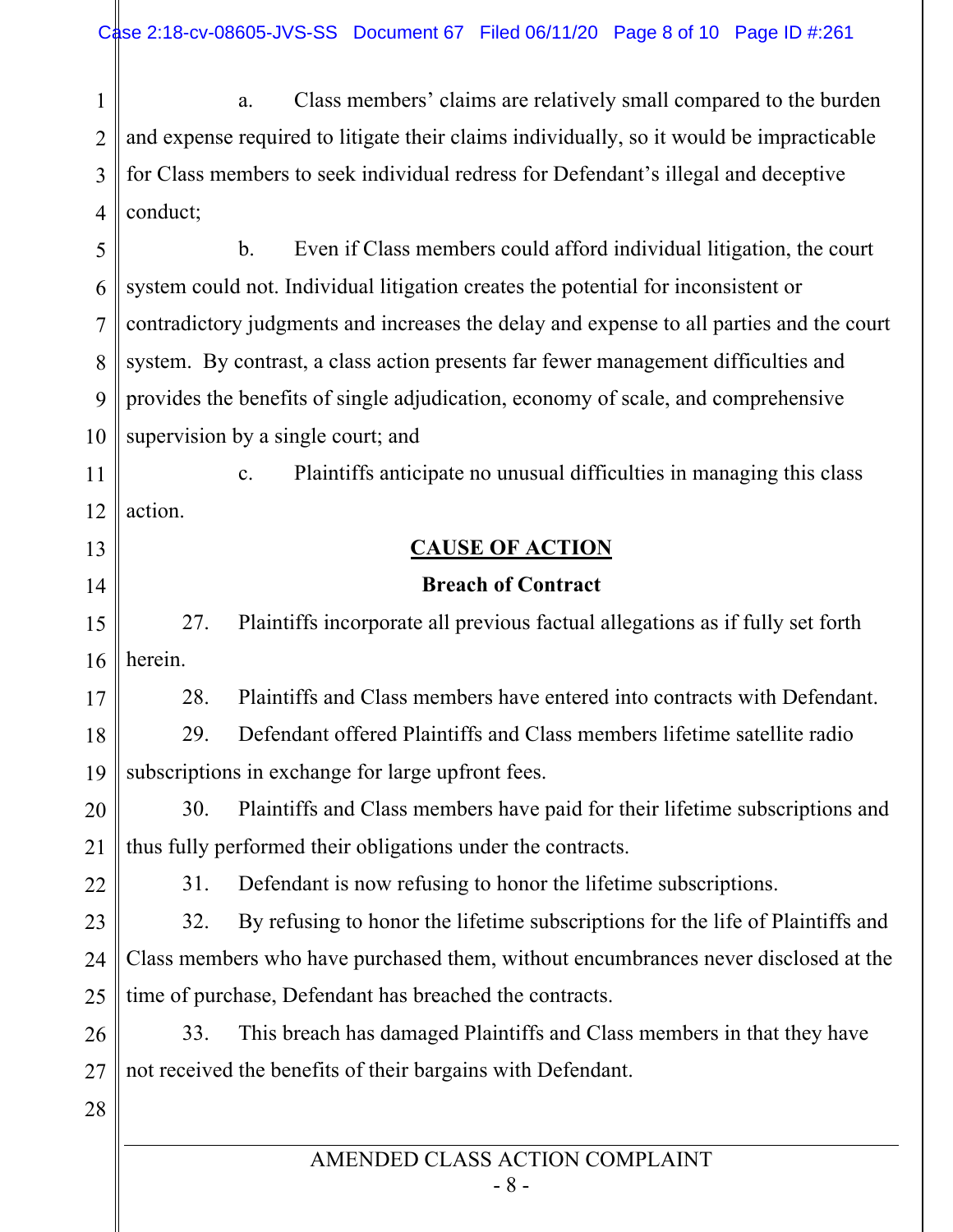1 2 3 4 34. As a result of Defendant's breach, Plaintiffs and the Class Members sustained damages in an amount to be determined by this Court, including the costs of the lifetime subscriptions and reasonable attorneys' fees.

#### **PRAYER FOR RELIEF**

5 6 7 WHEREFORE, Plaintiffs, individually and on behalf of the Class set forth herein, respectfully request that the Court order relief and enter judgment against Defendant as follows:

8 9 A. An order certifying the proposed Class, appointing Plaintiffs as class representatives of the proposed Class and their undersigned counsel as Class counsel;

10 11 B. A judgment awarding Plaintiffs and Class members appropriate monetary relief, including actual damages, restitution, and disgorgement;

12 13 14 C. A judgment awarding Plaintiffs and Class members appropriate injunctive relief, including reinstatement of terminated lifetime subscriptions without encumbrances on device transfers;

D. Pre- and post-judgment interest;

E. Attorneys' fees, expenses, and the costs of this action; and

F. All other and further relief as the Court deems necessary, just, and proper.

## **JURY TRIAL DEMANDED**

Plaintiffs demand a trial by jury for all issues so triable under the law.

22 23 DATED: June 11, 2020

15

16

17

18

19

20

21

24

25

26

27

28

Respectfully submitted,

*/s/ Tina Wolfson* Tina Wolfson, SBN 174806 *twolfson@ahdootwolfson.com* Robert Ahdoot, SBN 172098 *rahdoot@ahdootwolfson.com*  Theodore Maya, SBN 223242 *tmaya@ahdootwolfson.com* Bradley King, SBN 274399 *bking@ahdootwolfson.com* 

AMENDED CLASS ACTION COMPLAINT